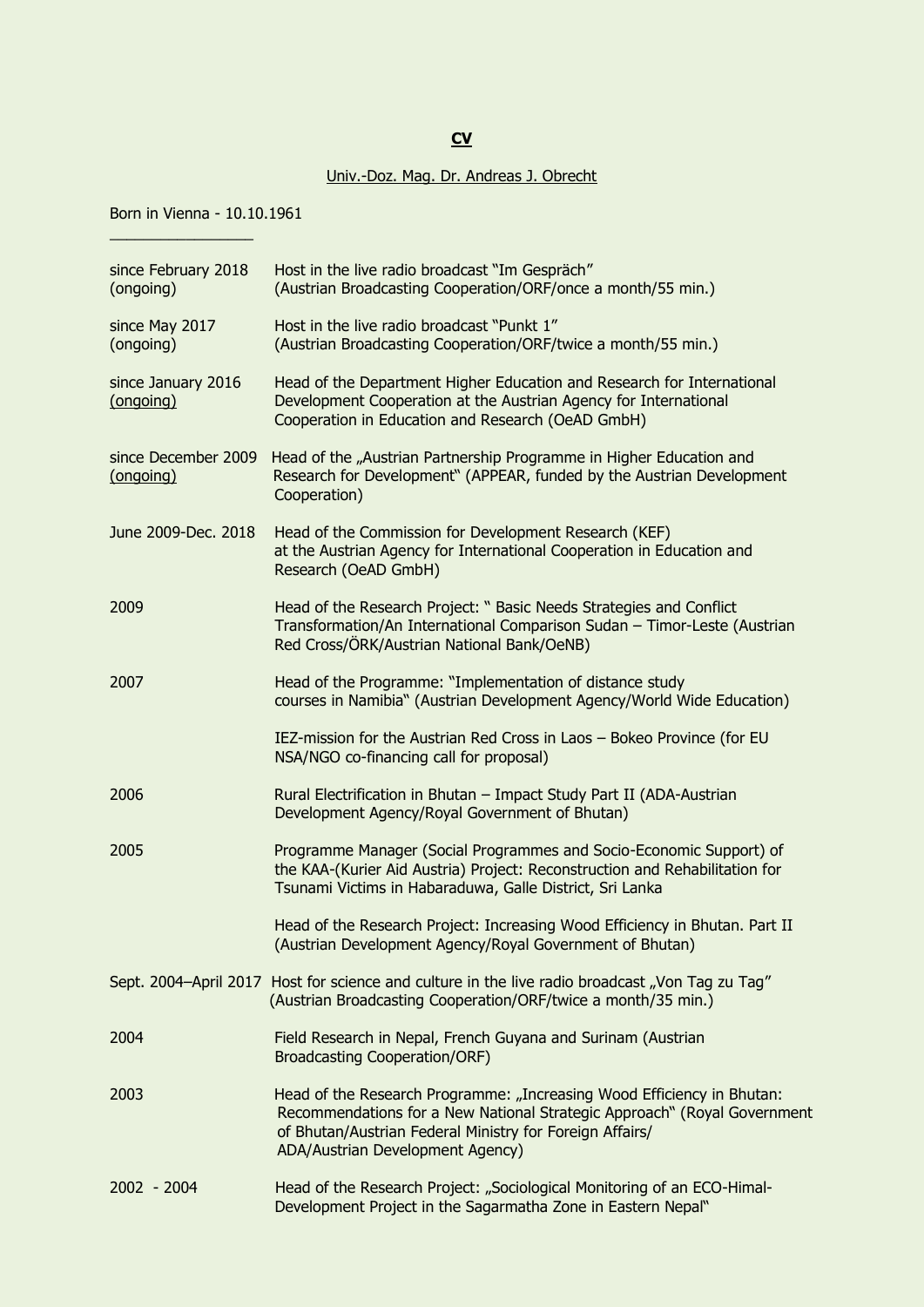|                  | (Austrian National Bank/OeNB)                                                                                                                                                                                                                                                                                                      |
|------------------|------------------------------------------------------------------------------------------------------------------------------------------------------------------------------------------------------------------------------------------------------------------------------------------------------------------------------------|
|                  | Research Project "Solar Cooling Technologies for Southern India/Tamil Nadu"<br>(Solar Frost Ltd.)                                                                                                                                                                                                                                  |
| 2002             | Head of the Research Programme: "Tile Stoves - based on Austrian<br>combustion technologies - for aride und semi-aride regions in Sub-Saharan<br>Africa: The example Rwizi Ward/Mwenezi/Zimbabwe<br>(Sustainable Energy Technology Programme/Upper Austria)                                                                        |
| 2000             | Head of the Research Project: "Poverty- and Migration Reduction through<br>Small Scale Economies in Solu Khumbu/Nepal"<br>(Austrian National Bank/OeNB)                                                                                                                                                                            |
|                  | Research and guest lecturer at the University of the West Indies/Grenada                                                                                                                                                                                                                                                           |
|                  | Research Grant: "Transformation of Time organisation, -economy, and -<br>rationality in transitional societies in so called Third World Countries"<br>(Stadt Wien/Referat Wissenschafts- und Forschungsförderung)                                                                                                                  |
| 1999             | Head of the Research Project: "Transferability of Austrian Tile Stove<br>Building Technologies to aride african zones- the example Zimbabwe" (Federal<br>Ministry for Transport, Innovation und Technology)                                                                                                                        |
|                  | Supervision of the Research Project: "Innovation or Marginalization?<br>Strategies to survive: The informal sector in African megacities -<br>Dakar/Senegal as an example (Austrian National Bank/OeNB)                                                                                                                            |
|                  | Evaluation of the EU-project: "Programme intégré de réhabilitation de la vallée<br>Gatsilima (Prefecture des Byumba/Rwanda)"                                                                                                                                                                                                       |
| Nov. 1998 - 2009 | CEO and Project Manager of the Interdisciplinary Research Institute for<br>Development Cooperation (IEZ) at the Johannes Kepler University Linz<br>(Faculty of Social and Economic Sciences)                                                                                                                                       |
| 1998 - 2013      | Visiting Professor for the thematic focus Sub-Saharan Africa and South Pacific<br>at the Department for Contemporary History at the Karl Franzens University<br>Graz                                                                                                                                                               |
| 1998             | Habilitation in sociology with an emphasis on developmental sociology -<br>Faculty of Social and Economic Sciences at the Johannes Kepler University<br>Linz. Awarding of "venia docendi". Title of habilitation thesis: "Panoptism in<br>Papua New Guniea - Acculturation and social change in formerly segmentary<br>societies." |
|                  | Head of the Research Project: "Rural development through the promotion of<br>the dairy industry and reforestation-programmes in Chegutu<br>District/Mashonaland West - Zimbabwe" (Austrian National Bank/OeNB))                                                                                                                    |
|                  | Field Studies: Zimbabwe, Republic of South Africa<br>Mozambique                                                                                                                                                                                                                                                                    |
| 1997             | Feasibility study: Development and implementation of solar cooling-<br>technologies in rural areas of eastern Africa/Field research in Tanzania<br>(Federal Ministry for Foreign Affairs)                                                                                                                                          |
|                  | TV-Documentary: "Paradise is elsewhere"<br>(Lotus Film Vienna/ORF/3SAT) Lihir/New Ireland/Papua New Guinea                                                                                                                                                                                                                         |